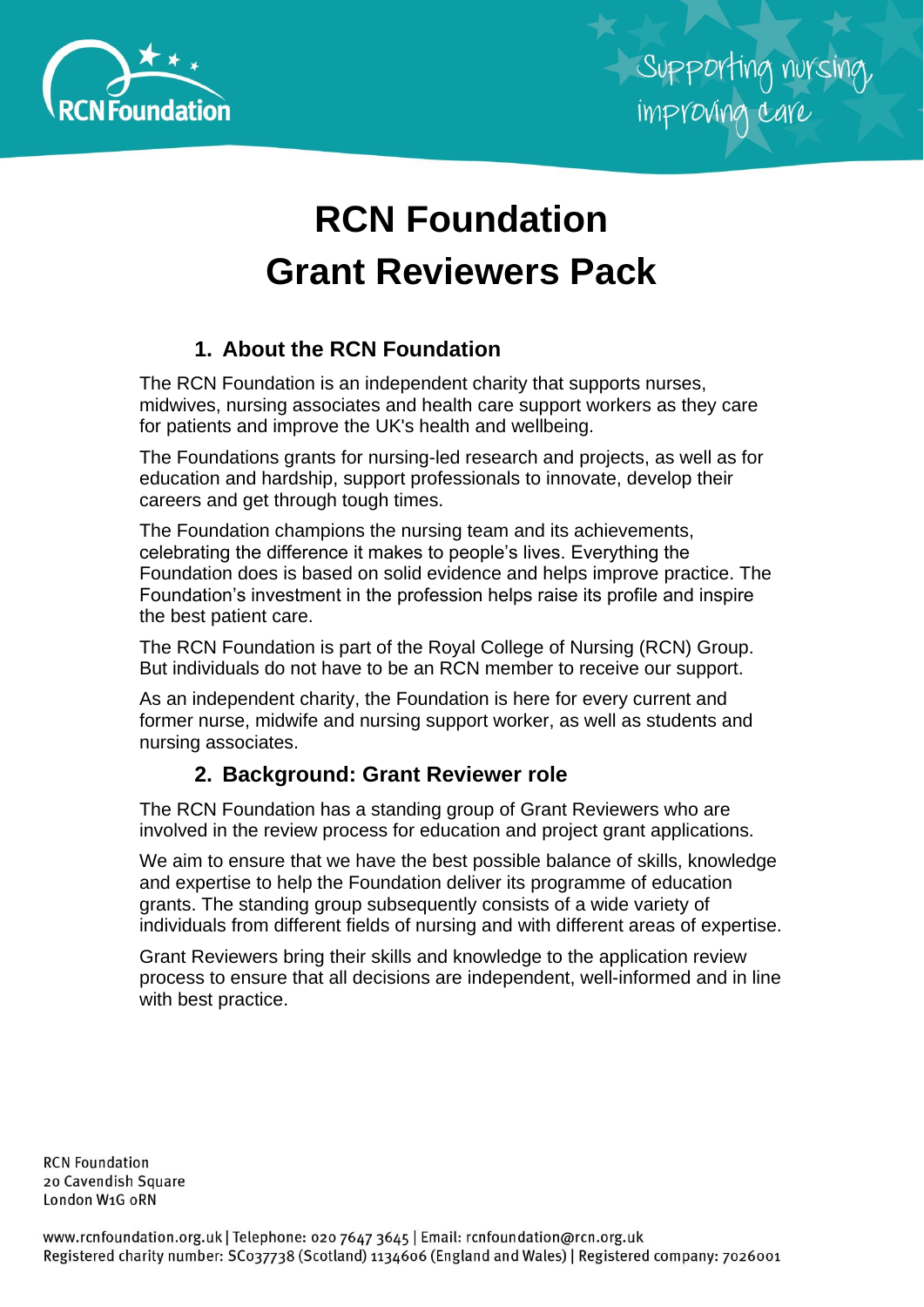

#### **Education grants:**

The Foundation currently runs two rounds of education grants during the year at spring and autumn. Grant Reviewers will be contacted once the rounds have gone live to enquire about their availability. Grant Reviewers will be asked to review between 10 and 20 applications within a two-week timeframe and if participating in interviews, the time commitment will be one day.

#### **Project grants:**

The Foundation periodically opens calls for project grant applications for specific priority themes. Grant Reviewers may be contacted and asked to review applications, within a two/three-week timeframe and if participating in interviews, the time commitment will be one day.

#### **Role Description**

- To provide independent and objective specialist advice to the RCN Foundation regarding education grant applications.
- To provide independent and objective specialist advice to the RCN Foundation regarding project grant applications.
- To review grant applications against a scoring criteria.
- To make funding recommendations to the Grants Manager and the Head of Grants and Impact.
- To support the delivery of the Foundation's education grant programme.
- To support the delivery of the Foundation's project grant programme
- To enable the charity to achieve its strategic objective to 'promote the better education and training of persons providing nursing in health and social care'.

#### **Person Specification**

Grant Reviewers should have the following knowledge, skills, experience and qualities:

- Knowledge of, and commitment to, the charitable objects, mission and priorities of the Foundation.
- Willingness to act in the best interests of the charity and comply with the Nolan Principles of Public Life (Selflessness, Integrity, Objectivity, Accountability, Openness, Honesty, and Leadership).
- An ability to commit the necessary time to be an effective Grant Reviewer.
- Sound analytical skills and good judgement.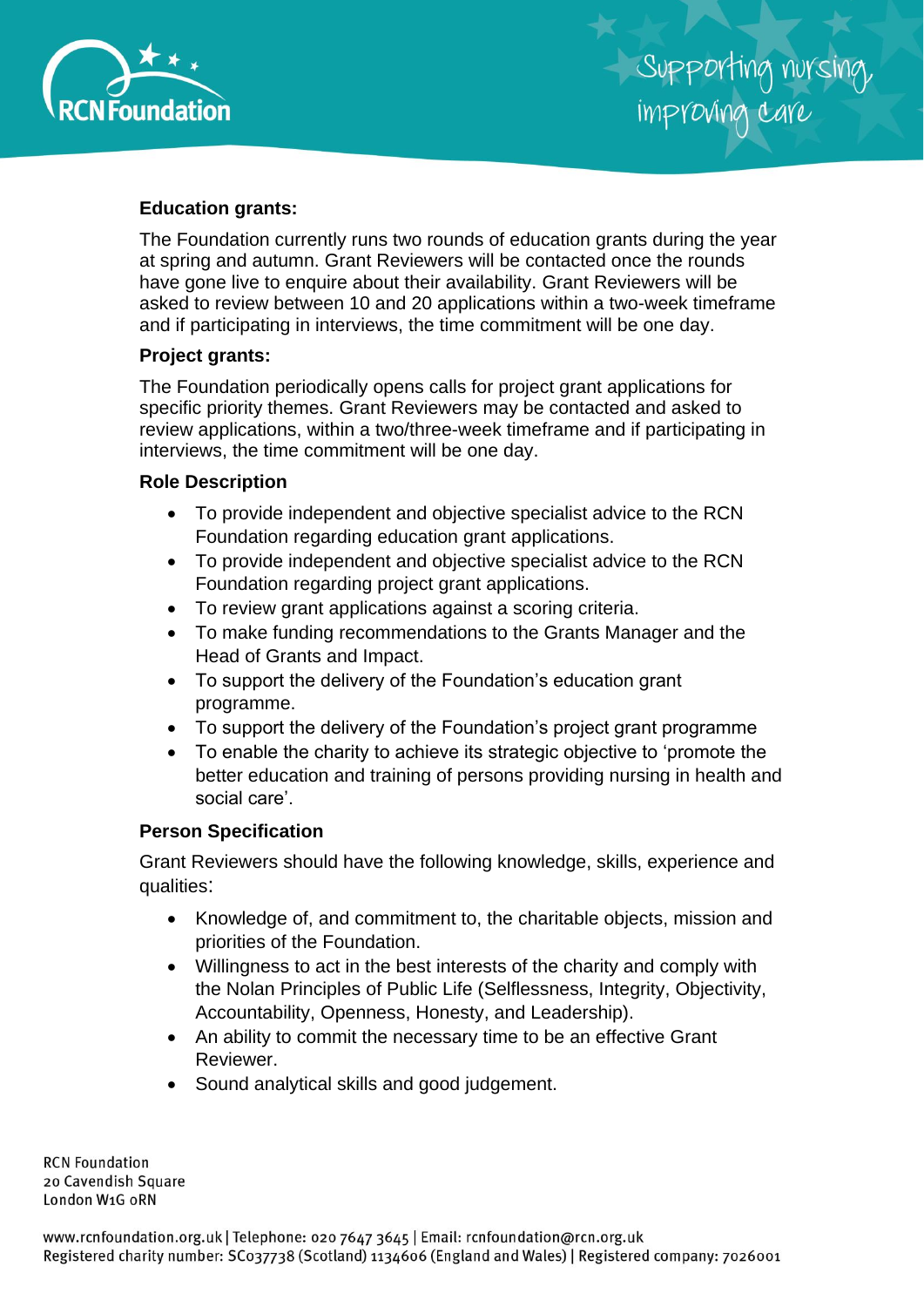

## **3. Guidance for Grant Reviewers**

The Foundation has a standing group of Grant Reviewers who can be approached to review applications for the Foundation's education and project grants.

Grant Reviewers are asked to review applications against a set of clear evaluation criteria and make recommendations to Grants Manager.

Advisors will be rotated at each round; this is to ensure that:

- Expertise of a wide range of Grant Reviewers is utilised.
- Processes remain transparent and benefit from the broad range of experience that our reviewers bring.

There is no obligation to participate and it will be down to the individual reviewer to decide on the time commitment that they are able to give.

#### **Process of review for Education Grants**

There are two rounds of education grants annually, the spring round and the autumn round.

Grant Reviewers will be contacted prior to the closing date to ask if they are available to take part in that round.

Applications will be sent electronically to Grant Reviewers by the Grants Manager following the closing date, along with criteria and guidance. In addition, a deadline for feedback will be given, all feedback will be received electronically.

All applications will be anonymised and Grant Reviewers are asked to delete all applications once the round has closed, a reminder will be sent to reviewers once all feedback has been received.

Applications that are over £2,500 (Into Nursing only) will require an interview, advisors reviewing these applications may be asked to sit on the interview panel. The time commitment will be one day. All interviews will be undertaken virtually, using Microsoft Teams.

#### **Principles of Funding Education Grants**

The maximum amount that can be awarded:

- £1,600 under the Professional Bursary Scheme/Marcia Mackie & Rae/Monica Baly and all other named schemes
- £2,500 per year under the Into Nursing scheme
- £1,000 under Needlemakers scheme

Applicants for courses that are considered to be the responsibility of the employer should not be disadvantaged in personal development due to the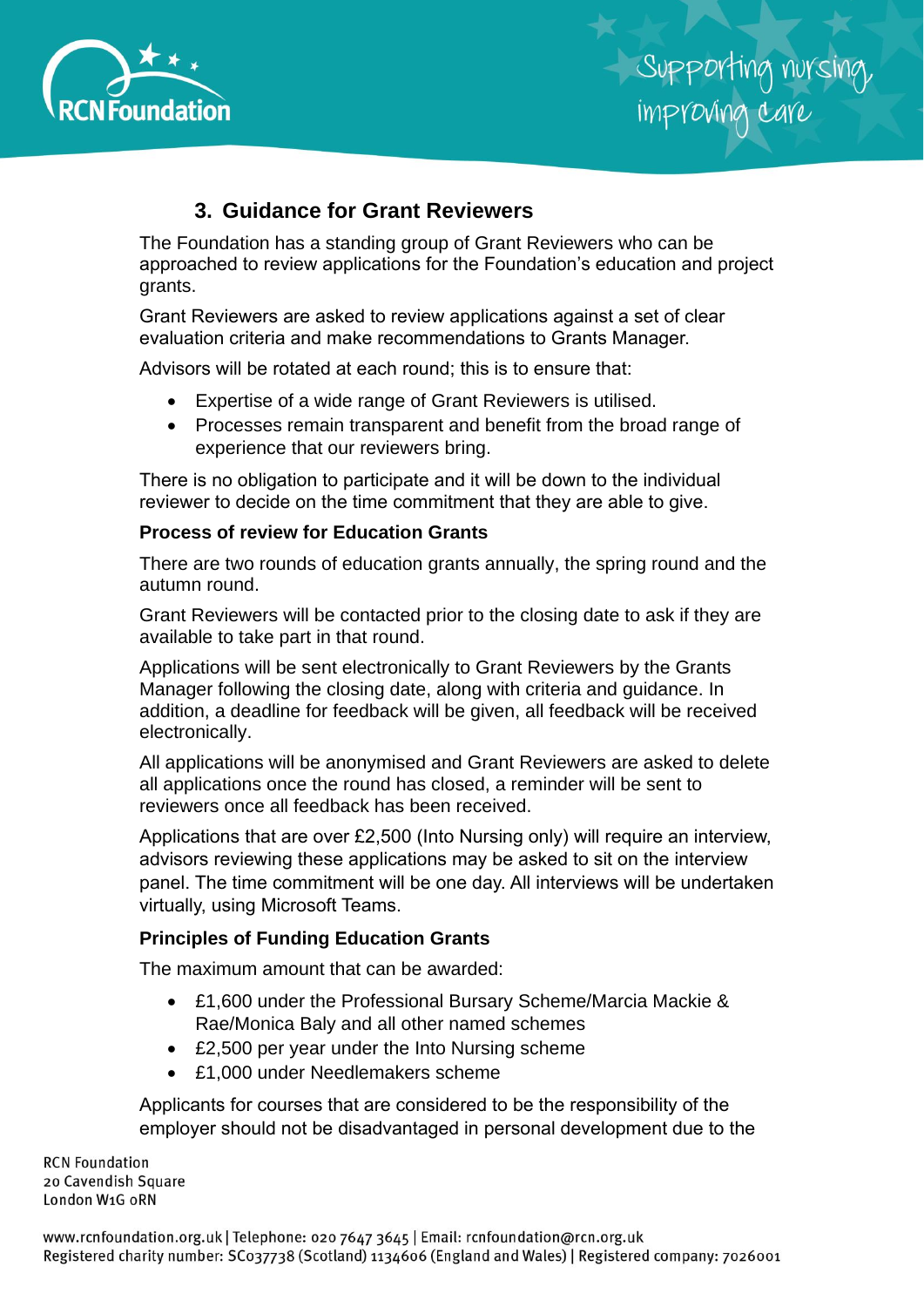

employer's unwillingness to fund. The Foundation will consider funding in such instances provided that the applicant has approached their employer in the first instance and that the reason provided for the employer's refusal clarifies that the employer is unreasonably refusing to fund a course.

Payment for unpaid leave may be considered where leave is granted by the employer.

Feedback on unsuccessful applications cannot be provided due to the volume of applications received.

## **Education Grant Eligibility Criteria**

Each scheme run by the Foundation has specific eligibility criteria which will be distributed with the applications for review. However, there are certain principles that run through all of the Foundation's education grants:

- **Accredited courses:** The Foundation only supports accredited courses which are run by universities, higher education institutions and private providers.
- **Non-medical prescribing**: The applicant must demonstrate that their role involves a clinical need to be a non-medical prescriber.
- **Nursing/healthcare:** Activities must be linked to nursing/healthcare. The Foundation has received applications for Management and HR courses in the past, for example. These would not be funded.
- **Complementary and Alternative Medicines (CAMs):** Accredited CAM courses are eligible for funding subject to additional scrutiny being applied to ascertain how such a course would benefit/enhance the applicant's practice/working environment to improve patient care.
- **Eligible costs:** Grants can be awarded to cover course fees and associated costs including: travel costs, accommodation, child care and staff replacement costs.
- **Conferences:** Funding to attend a conference can be considered.
- **Items not eligible for funding:** Books, IT equipment or software, meals and subsistence and taxis/car mileage except where there is a medical or other compelling reason.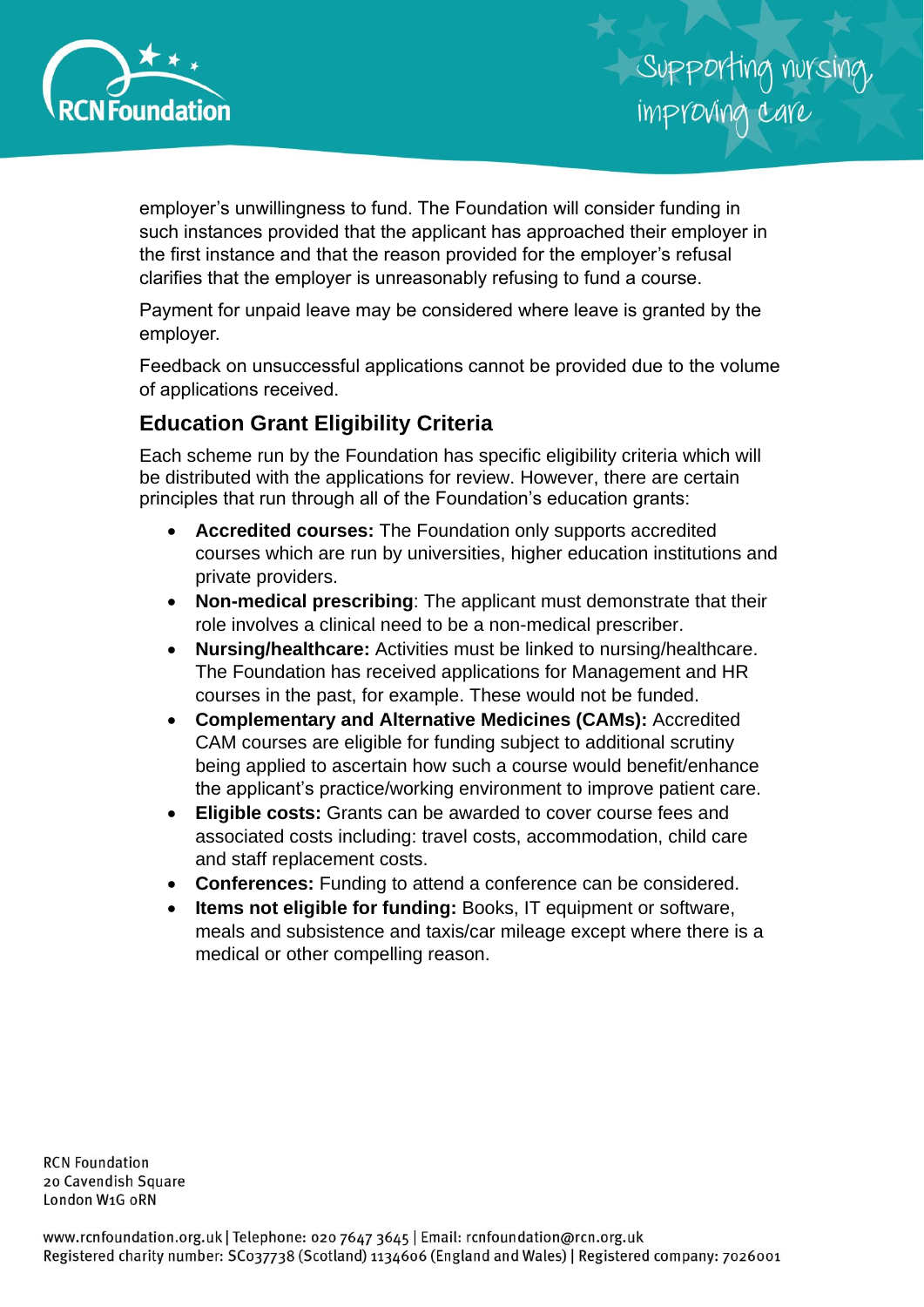

## **Background: Project grants**

The Foundation funds projects that are related to two main areas outlined below:

- Projects that invest in the nursing and midwifery professions: As health and social care become more integrated, nurses, midwives and health care support workers have to find more innovative ways to make sure they deliver joined up, effective patient care. At the same time, more people are living longer, many with long-term conditions, including learning disabilities, and mental health problems. Therefore, the Foundation's current key priorities for organisational grants are:
	- o Children and young people's mental health and emotional wellbeing
	- o Learning disability nursing
- Raising the profile of nursing and midwifery: Most patients know that nurses, midwives, and health care support workers are there to help them, but they may not fully understand the jobs they do. Raising the profile of nursing will help more people understand its contribution to improving the nation's health. The Foundation funds projects that increase the public profile of nursing.

## **Process of review for Project grants**

The Foundation opens calls for project grant applications for specific priority themes.

Grant Reviewers contacted at the opening of a call and asked if they are available to review applications, within a two/three-week timeframe.

Applications will be sent electronically to Grant Reviewers by the Grants Manager following the closing date, along with criteria and guidance. In addition, a deadline for feedback will be given, all feedback will be received electronically.

If participating in interviews, the time commitment will be one day. All interviews will be undertaken virtually, using Microsoft Teams.

## **Project Grant Eligibility**

The following organisations are eligible to apply for a grant:

- Registered charities
- NHS Trusts or equivalent
- Health and social care organisations
- Higher Education Institutions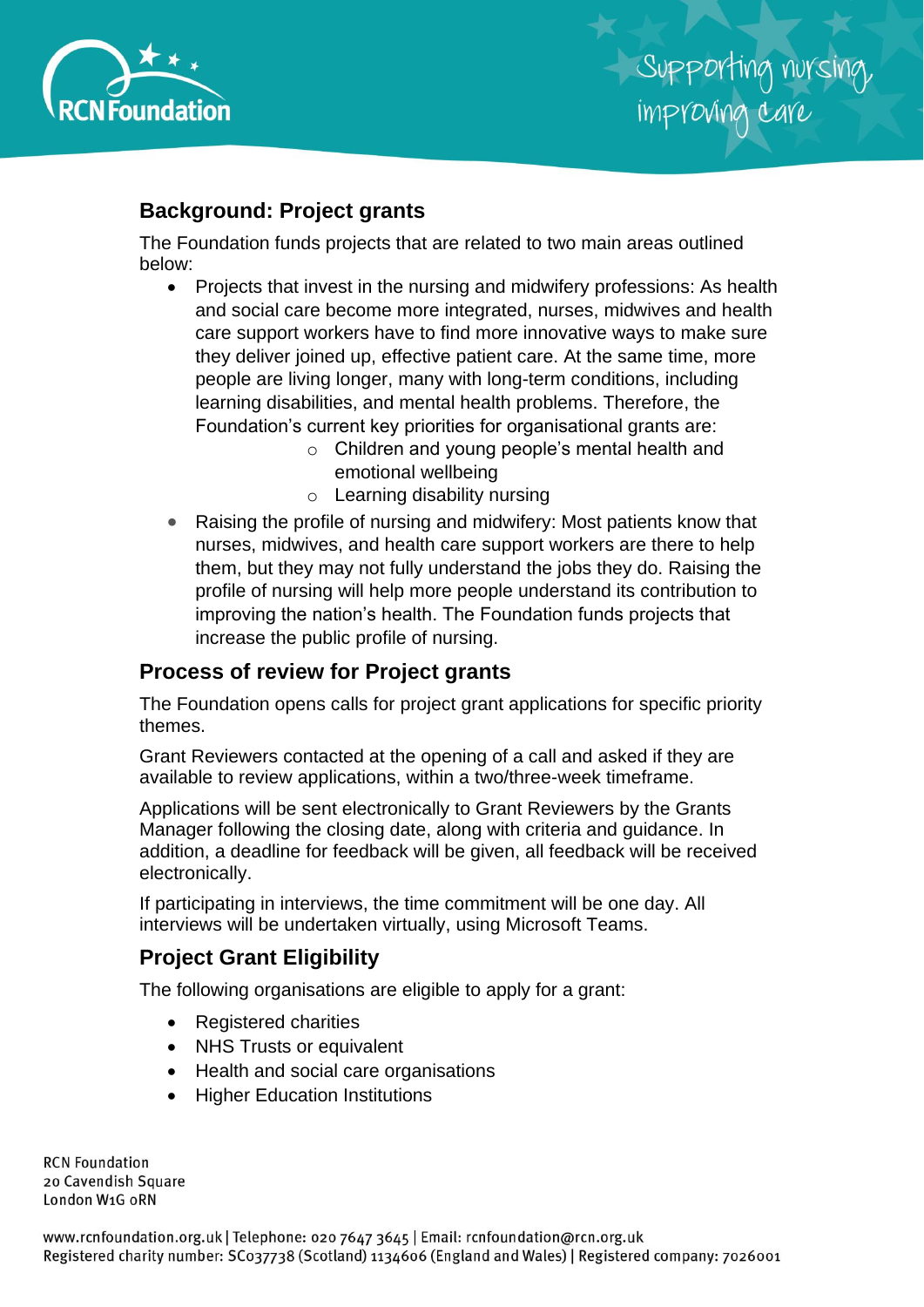

The Foundation is able to fund organisations that are not charities as long as the funded activity furthers its purposes.

When funding non-charities the Foundation:

- will take reasonable steps to assess risks and carry out appropriate checks on the organisation to ensure that it is a suitable organisation for the Foundation to work with
- write appropriate terms and conditions to ensure that the grant can only be used in line with the Foundation's purposes, and ensure that the organisation understands and accepts them
- put appropriate monitoring arrangements in place

#### **Exclusions**

The trustees will not normally support grant requests which are:

- for purposes for which the government has statutory responsibility
- from government departments or those national organisations working directly for or with government unless the grant will directly fund a project or programme that meets the priorities of the RCN Foundation and is delivered by an individual or organisation that meets the eligibility criteria
- from organisations whose purposes are at odds with those of the Foundation
- for general appeals, fundraising appeals or marketing appeals
- grant applications that are unable to provide five measurable objectives agreed at the beginning of the funding period as part of the grant agreement are ineligible. This is because the Foundation needs to ensure its resources are used solely to further Charitable Objects.

## **4. Our purpose**

The RCN Foundation is committed to supporting and strengthening nursing to improve the health and wellbeing of the public. We achieve our purpose in three different ways:

- we **support** individual members of the nursing team by making grants for hardship and education
- we **invest** in the nursing profession to improve patient care by funding nursing-led projects in our priority areas
- we **champion** nursing through activities that raise the profile of the profession and strengthen public understanding of its contribution to improving the nation's health